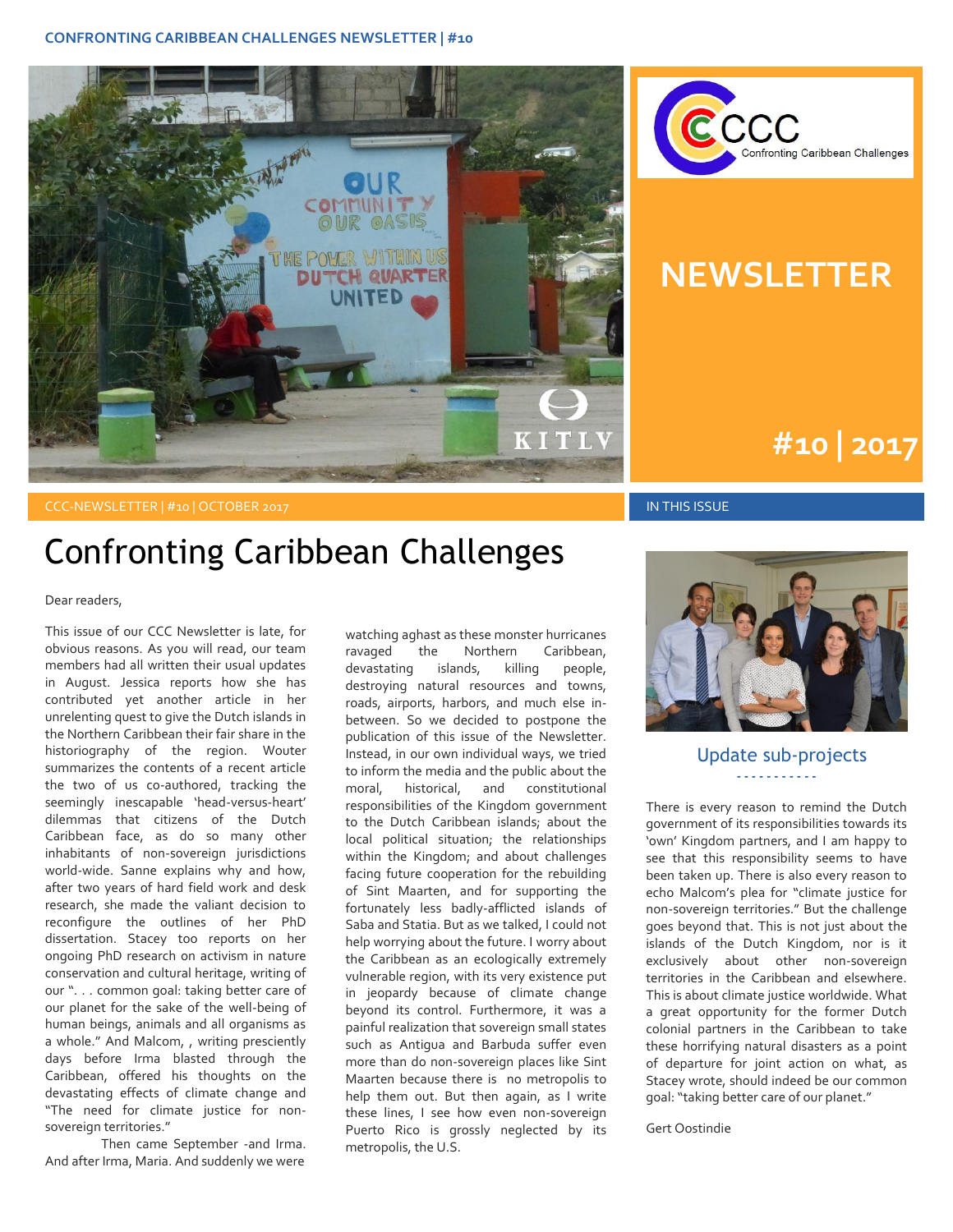#### Update project: Jessica Vance Roitman



*Jessica researches the social history of the Dutch Leeward (confusingly known as 'Bovenwinden' in Dutch) islands of St. Maarten, St. Eustatius, and Saba in the 19th and 20th centuries. Her focus is on the intersection of migration, governance, and the formation of identities on these islands. The project will also tie into larger discussions about (intra) Caribbean migrations, hybridity, and the disjuncture between sovereignty and identities.* [www.kitlv.nl/researchers](http://www.kitlv.nl/researchers-roitman/)[roitman/](http://www.kitlv.nl/researchers-roitman/)

what I believe has been a pervasively Curaçao-centric version of Dutch Antillean history. These narratives privilege the<br>story of Curacao as being representative of the history of all the Antilles. much to the detriment of I've taken on a bit of a dual mission since beginning the CCC project almost three years ago. I believe passionately that the histories and experiences of the people of the Dutch Antilles need to be included in larger disussions of Caribbean History – discussions that tend to be focused on the (former) British, French, and/or Spanish territories. I also want to counter story of Curaçao as being representative of the history of all the Antilles, much to the detriment of the other islands, particularly the *bovenwindse* (Leeward) islands of Saba, St. Eustatius, and St. Maarten.

> That's why I was so pleased when my recent article "A mass of *mestiezen*, *castiezen*, and *mulatten*[": Contending with color](http://www.tandfonline.com/doi/full/10.1080/14788810.2017.1318022)  [in the Netherlands Antilles, 1750](http://www.tandfonline.com/doi/full/10.1080/14788810.2017.1318022)–1850" came out in July as part of a special issue of *[Atlantic Studies.](http://www.tandfonline.com/toc/rjas20/current)* The special issue addresses the situation of free people of color in the Caribbean during the so-called 'Revolutionary Era,' and includes not only articles on the standard case studies of Cuba, Jamaica, and Haiti, but also a piece on St. Bart's (Swedish), and my comparison of St. Maarten and Curaçao.

> Thus, my twin goals of writing the history of the Dutch into broader discussions of Caribbean History and going beyond Curaçao as the main focus for the study of the Dutch Antilles were reached. In my article, I compare Curaçao and St. Maarten, and look at the role of free people of color in these societies. The article is available in Open Access format, meaning it is freely available to anyone who wants to read it, without a subscription to the journal or access to an academic library. You can click on the link in the title above.

Please feel free to share it with anyone you think might be interested.

### Update Project: Wouter Veenendaal

This summer, Gert and I received the happy news that our article "Head versus Heart" will be published in the political science journal *[Regional & Federal Studies](http://www.tandfonline.com/loi/frfs20)*. In this article, we draw a comparison between the two extensive opinion surveys about Kingdom relations that we have conducted on the six Dutch Caribbean islands. The first of these surveys was effected by Gert and Peter Verton in 1998, and has been published as *[Ki sorto di Reino? / What kind of Kingdom?](https://www.jstor.org/stable/41849891)*, whereas I conducted the second survey in the fall of 2015 [as part of our CCC project.](https://www.google.nl/url?sa=t&rct=j&q=&esrc=s&source=web&cd=2&cad=rja&uact=8&ved=0ahUKEwjlgILHmJDWAhVHUlAKHZ4jDowQFggxMAE&url=http%3A%2F%2Fwww.kitlv.nl%2Fwp-content%2Fuploads%2F2016%2F04%2FEindrapport-CCC-Opinieonderzoek.pdf&usg=AFQjCNHVRab2PcUlM1q6B5IIBjrnwOckEw) A comparison between the two surveys offers us a unique opportunity to track changes and developments in people's opinions and attitudes towards the Kingdom over the past 17 years. This is particularly interesting in light of the dissolution of the Netherlands Antilles in 2010, which culminated in a changed political status for all islands except Aruba.

Both the 1998 and the 2015 opinion survey point to strong ambiguities in people's attitudes towards the non-sovereign status and the enduring relationship of their island with the European Netherlands. On the one hand, in 1998 just as in 2015, survey respondents indicated that they appreciate the material benefits resulting from being part of the Kingdom, among which: 1) the Dutch passport and right of abode in the Netherlands; 2) financial and economic advantages; 3) Dutch military protection; and 4) administrative supervision and the role of the Kingdom in safeguarding democracy and the rule of law.

On the other hand, however, both surveys point to widespread disenchantment and frustration with some of the more ideational or psychological aspects of their non-sovereign status, and, in particular, the low levels of knowledge of, and respect for, the islands among Dutch public officials. In sum, in both surveys we find evidence of what we label a "head versus heart dilemma." Non-sovereignty is perceived as a rationally pragmatic, yet morally unsatisfactory, political arrangement. What's more, a comparison between the 1998 and 2015 surveys reveals that the feelings of resentment towards the metropolitan Netherlands have actually increased over the past 17 years, and most profoundly so on the three smallest islands (Bonaire, Saba, and St. Eustatius), which in 2010 became public bodies of the (European) Netherlands. As we emphasize in the article, this worrying trend should alarm politicians and policymakers on both sides of the Atlantic Ocean.

While our analysis focuses on the Dutch Caribbean islands, in the article we also highlight that the 'head-versus-heart' dilemma is actually a common phenomenon in non-sovereign territories and 'peripheral' regions around the world, and in this sense the attitudes of Dutch Caribbean citizens are in some ways comparable to those of Catalans, Flemish, and Scots. However, while the larger size of these regions facilitates a lively debate about independence, our surveys show that in spite of mounting dissatisfaction on all Dutch Caribbean islands, support for independence has only marginally increased over the past two decades.

While we do not have the funds to publish our article in Open Access, the journal gave us access to 50 free e-prints. These can be accessed by using the following link, which we gladly provide to the readers of our newsletter: [http://www.tandfonline.com/eprint/PR5UCTWXrrQYwGHU2KrR/full.](http://www.tandfonline.com/eprint/PR5UCTWXrrQYwGHU2KrR/full)



*Wouter's research focuses on the impact of the new municipal status of the smallest Dutch Caribbean islands on the opinions and behavior of local citizens, civil servants, and politicians. The project also draws comparisons with the larger Dutch Caribbean islands and other nonsovereign island jurisdictions in the Caribbean and elsewhere.* [www.kitlv.nl/researchers](http://www.kitlv.nl/researchers-veenendaal/) [-veenendaal/](http://www.kitlv.nl/researchers-veenendaal/)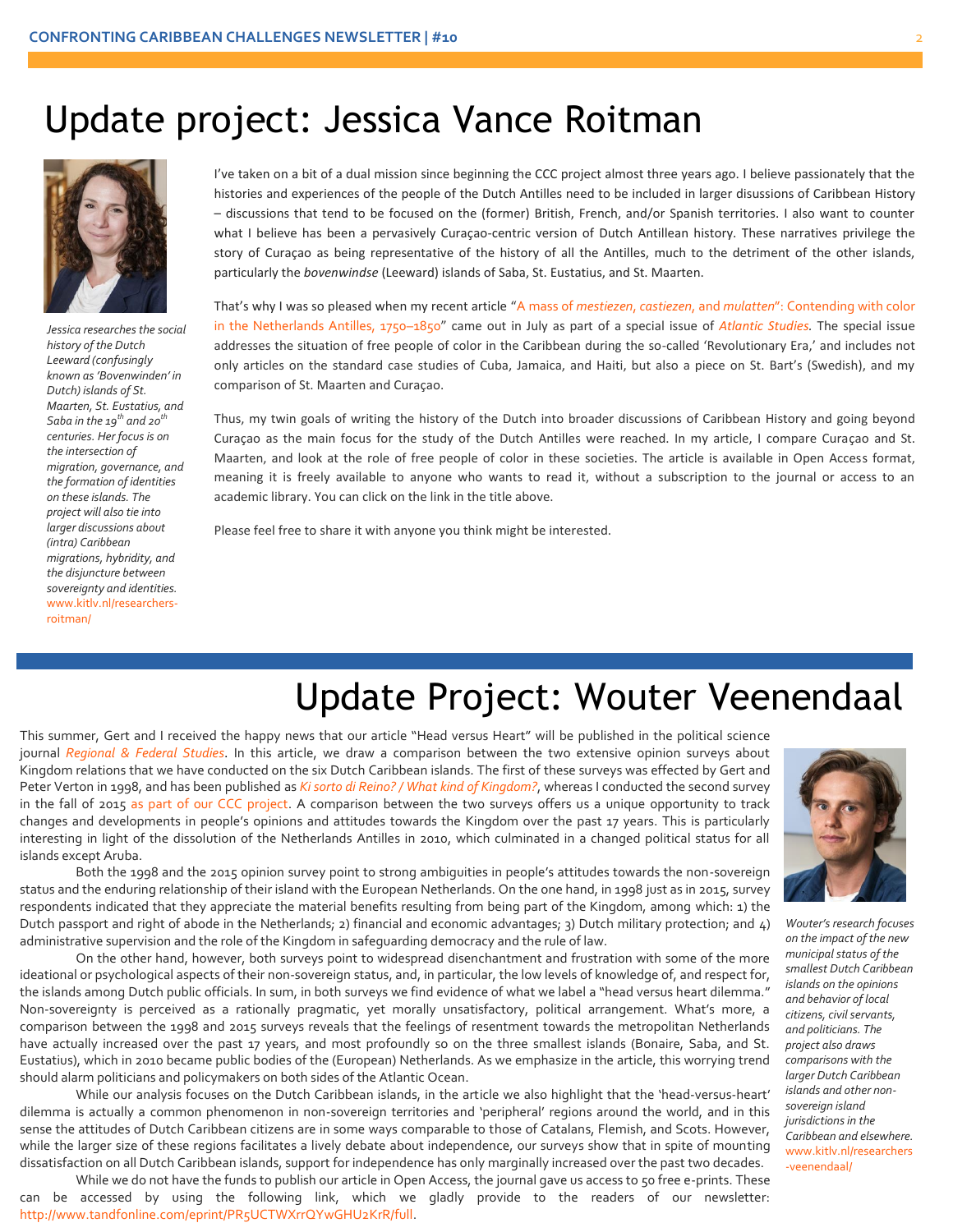# Update project: Stacey Mac Donald



*Stacey is interested in uncovering behavioral differences between/ within the BES-islands when it comes to nature conservation and cultural heritage. She will use identity principles to explain the dynamics of locals and immigrants who are active in conservation of nature and cultural heritage on the BES islands.* [www.kitlv.nl/researchers-](http://www.kitlv.nl/researchers-macdonald/)

[macdonald/](http://www.kitlv.nl/researchers-macdonald/)

From the 31st of August until the 2nd of September I attended the [International Conference on Environmental Psychology:](http://www.icep2017.org/) "Theories of change and social innovation in transitions towards sustainability" held in [A Coruña, Spain.](https://www.google.nl/maps/place/A+Coru%C3%B1a,+Spain/@43.3618688,-8.4477031,13z/data=!3m1!4b1!4m5!3m4!1s0xd2e7cfcf174574d:0x6a47350d095cdfee!8m2!3d43.3623436!4d-8.4115401) There I presented my first (soon to be published) article, titled "Conservation as Integration". I expected my question of "Do people protect the natural or cultural environment of a place as a means feel a sense of belonging within that community?" would be somewhat unconventional. It wasn't. I was surprised to see a shift taking place within the field of environmental psychology. Usually, environmental psychologists focus on factors on the individual level to explain and predict proenvironmental behaviors. For example, they might look at a person's attitudes towards the environment, monetary incentives, personal values, or feelings of concern. However, many researchers at the conference emphasized that we should shift our focus to social determinants of behavior. For instance, how being part of a community, having friends, and even how a person's social status can motivate and guide behavior towards environmental protection. Surprisingly, not much attention has been paid to this line of research, and it was encouraging to learn I am one of the first, along with a few other researchers, to be looking into these dynamics.

In addition, many scientists urged that more research include people who *do not* take part in pro-environmental behaviors, so that the research would be more inclusive instead of exclusive. As researchers, it should be our mission to figure out ways to motivate others with different interests to join forces and work towards a common goal: taking better care of our planet for the well-being of human beings, animals, and all organisms. This is in line with an unexpected turn that took place in my research project as whole. In collaboration with the [World Wide Fund for Nature -](https://www.wnf.nl/wat-wnf-doet/gebieden/caribisch-gebied.htm) Netherlands (WNF), I am going to do another round of fieldwork. I will be spending three months on Bonaire, and will be teaming up with WNF and local stakeholders in a project related to local fisheries. When dealing with fisheries, cultural sensitivities and the practical difficulties local fishers face daily need to be taken seriously and be given priority. Hence, I was asked to provide guidance to the WNF on ways to protect the environment and cultural identities, while also safeguarding the livelihoods of the local fishers. I am looking forward to getting back in touch with all the great people I met last year. I will share updates on our [Facebook-page](https://www.facebook.com/ConfrontingCaribbeanChallenges/?ref=aymt_homepage_panel) on a regular basis, so keep your eyes out for the latest updates anddevelopments there!

# Update Project: Sanne Rotmeijer

*Science is founded on uncertainty. Each time we learn something new and surprising, the astonishment comes with the realization that we were wrong before* - Lewis Thomas (1980)

This is a quote that often came to my mind during the past summer months. Having crossed the halfway point of my research, embracing uncertainty, and being open to new directions, was something I have had to learn to do lately.

Before I started my fieldwork in Curaçao and St. Maarten last year, I designed a research plan that was built on understanding how journalism on the islands reflects and shapes national identities. A substantial part of this research design was based upon a detailed analysis of news articles. However, the conversations I had with journalists and news bloggers, and my experiences during my fieldwork made me realize that to understand news media on the islands, and the role they *Sanne's research*  play in the island societies, I had to shift my primary focus from text to context.

Why? Journalism in the small island societies (and beyond) is not, and never was, a distinct construct. It has always been embedded within specific local and global social realities. Moreover, and related to this, academics are now realizing the need for more situated knowledge about media worldwide in order to counter dominant 'Western' epistemological frameworks of journalism – a call I want to heed in my own research.

These, and other reasons –which I will elaborate on in my dissertation- have made me decide to build upon an anthropological approach to news media, as this "tends to look at media as situated within other sets of human action rather *newsrooms of*  than approaching social phenomena with *a priori* assumptions about what media 'is'" (Peterson 2009: 338).

Of course, shifts like these in the process of my PhD work make me simultaneously excited and nervous. However, I also realize that dealing with uncertainties is not only unavoidable, but, indeed, foundational for research.

Peterson M.A. (2009). Response to John Postill. What is the Point of Media Anthropology? *Social Anthropology,* 17(3): 337–340



*focuses on how news media practice and interpret journalism in the communities of Curaçao and St. Maarten in light of local Caribbean realities in a globalizing world.In 2015/16 she did 10 months of fieldwork at newspapers, and among Facebook journalists and news bloggers on the two islands.*  [www.kitlv.nl/researcher](http://www.kitlv.nl/researchers-rotmeijer/) [s-rotmeijer/](http://www.kitlv.nl/researchers-rotmeijer/)